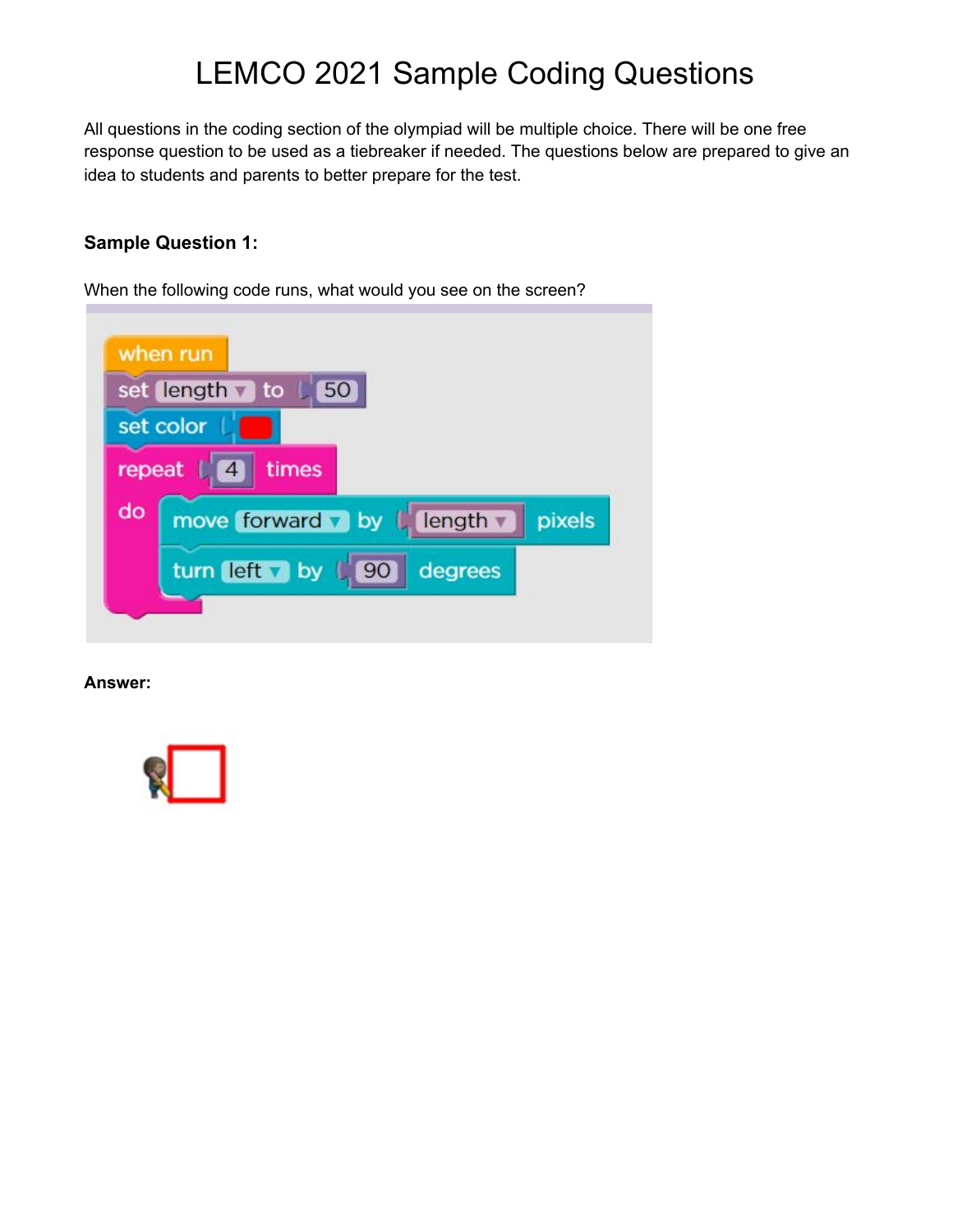# **Sample Question 2:**

Consider that we have an algorithm with an input of the list the following:

List:

| blue | red | areer | بامط<br>black | white<br>__ | wolls<br>.<br>. |
|------|-----|-------|---------------|-------------|-----------------|
|------|-----|-------|---------------|-------------|-----------------|

Algorithm:

- Step 1. Swap places with the 1st and 4th items on the list.
- Step 2. Swap places with the 1st and 2nd items on the list.
- Step 3. Swap places with the 3rd and 4th items on the list.
- $\bullet$  Step 4. End.

How will the list be after running this algorithm?

#### **Answer:**

| red<br>blue<br>black | areen<br>$\sim$ | white | vellow |
|----------------------|-----------------|-------|--------|
|----------------------|-----------------|-------|--------|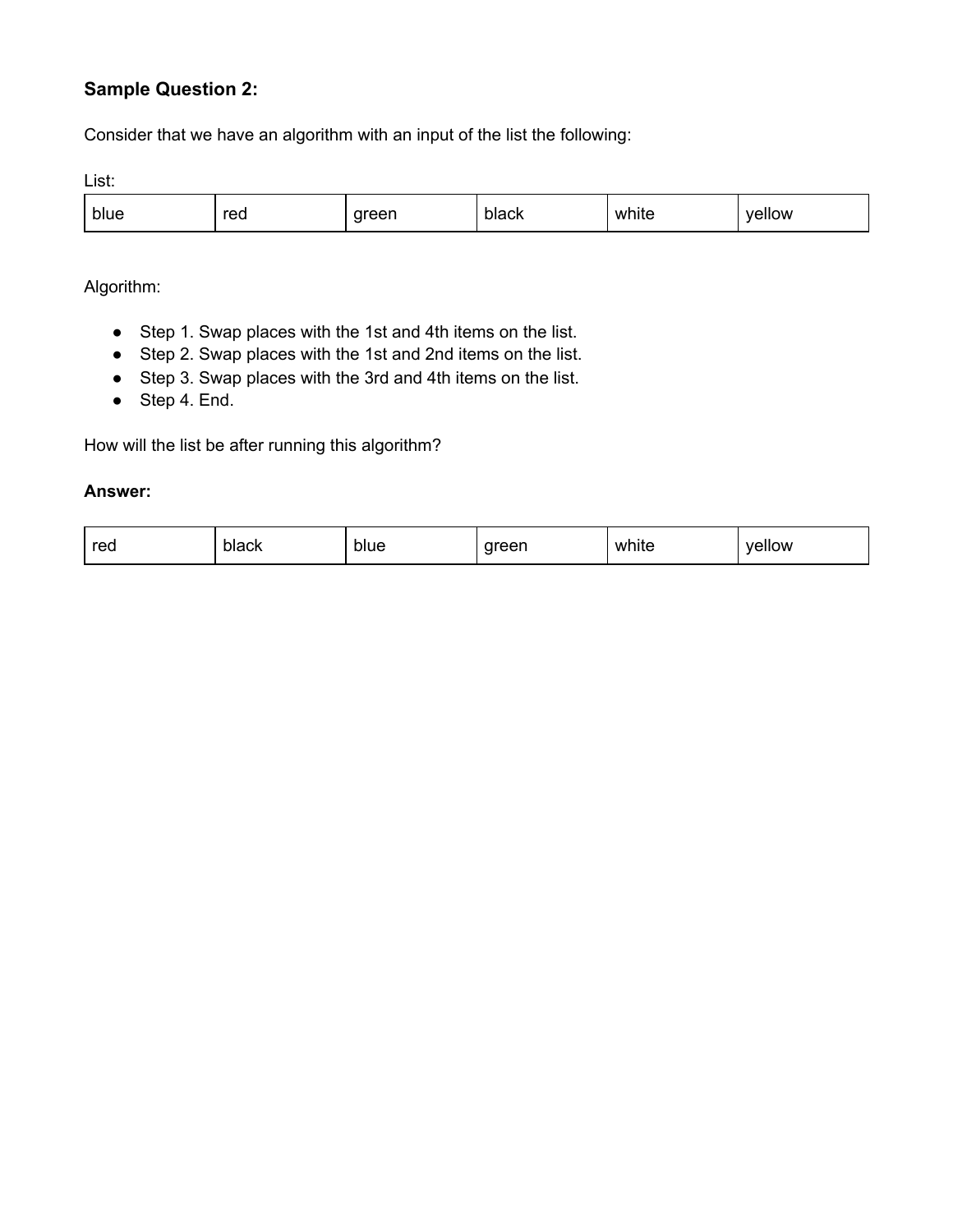# **Sample Question 3:**

Let's say you are making a program to draw the figure below:



What should you enter in the question mark section of the following code block? " turn left by ???? degrees"



**Answer: 120**